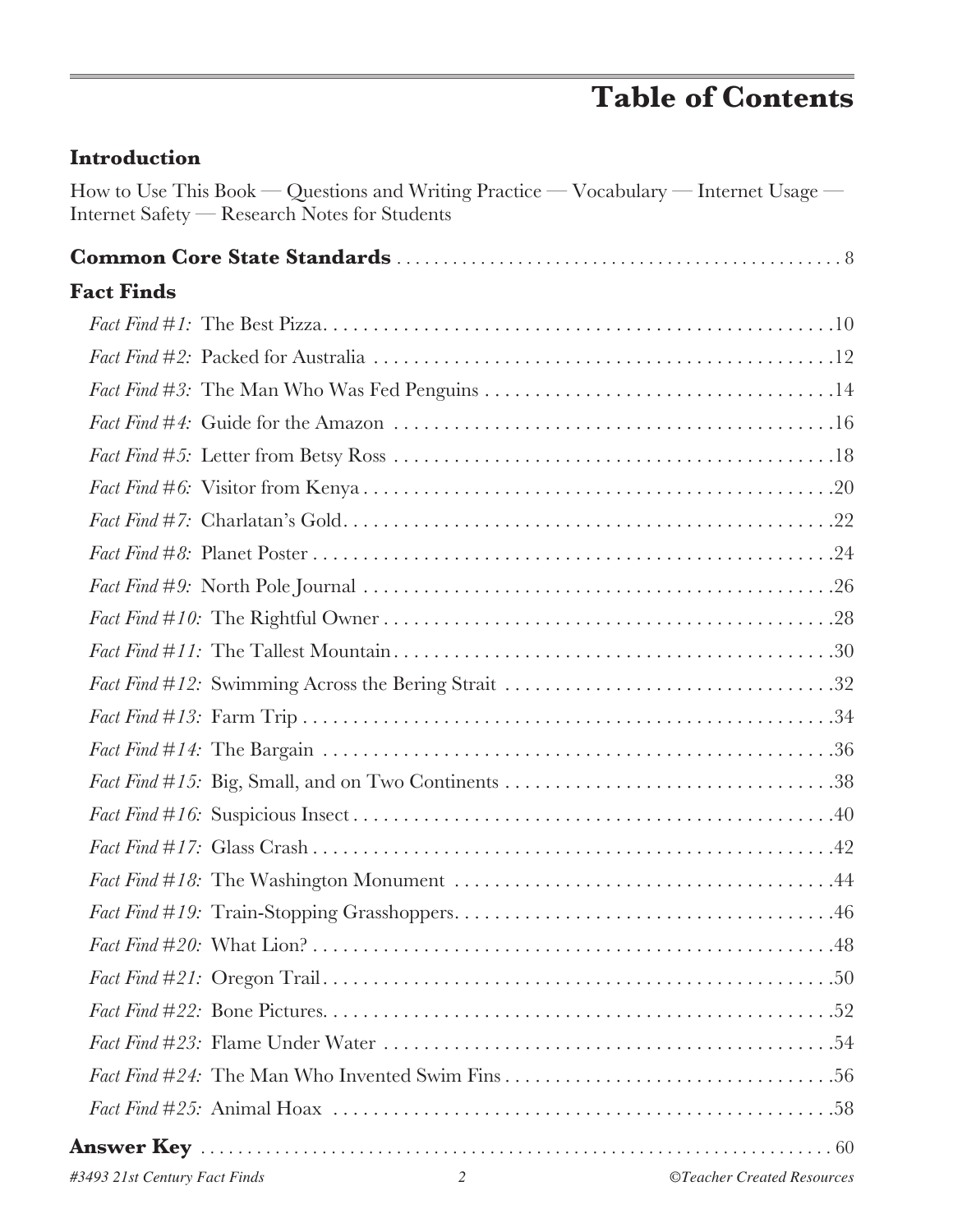

## **The Tallest Mountain**

Justin and Whitney hiked up to the top of a small peak in the Rocky Mountains. After their ascent, they sat at the top, munching on snacks while enjoying the view.

"Look at that mountain over there," said Whitney, pointing with her bare finger. That's the tallest mountain I've ever seen. It is covered with snow all year. You can't climb it unless you have ropes and ice axes. I believe we've spotted Mount Everest. Mount Everest is the tallest mountain in the world. It is just over 29,000 feet tall. Edmund Hillary and Tenzing Norgay made the first successful **ascent**. That was on May 29, 1953. Hillary was from New Zealand. He was a beekeeper. That was a good profession for a climber. He could work with his bees in the summer. Then, in the winter, he could climb. In his autobiography, Norgay said he was born in Nepal. Norgay was a guide on a lot of Everest expeditions.

"The two didn't linger at the top," continued Whitney. "They stayed for only 15 minutes. Then they started their descent. That's because they were in the death zone. The death zone starts at an altitude of 8,000 meters. It's called the death zone because people can't survive at that altitude for long. The air is too thin. People can't get enough oxygen. Hillary and Norgay climbed with bottled oxygen. They had to start their descent before they ran out of oxygen.



**Edmund Hillary and Tenzing Norgay**

"Their final camp was at 25,900 feet. Snow and wind trapped them there for two days. Then they climbed to 27,000 feet and pitched a tent. They planned to start their final ascent in the morning, but they were delayed by two hours."

"Why?" asked Justin as he rolled up his shirtsleeves.

"That's how long it took Hillary to put on his boots."

"How can it take two hours to put on a pair of boots? Why would it take so long?"

"It's really cold on Everest. The average summit temperature in May is about -25°C. Hillary's boots were frozen solid! It took him two hours to warm them and make them supple enough to put on!"

Justin said, "You taught me a lot about Everest, but I think there is one thing I can teach you."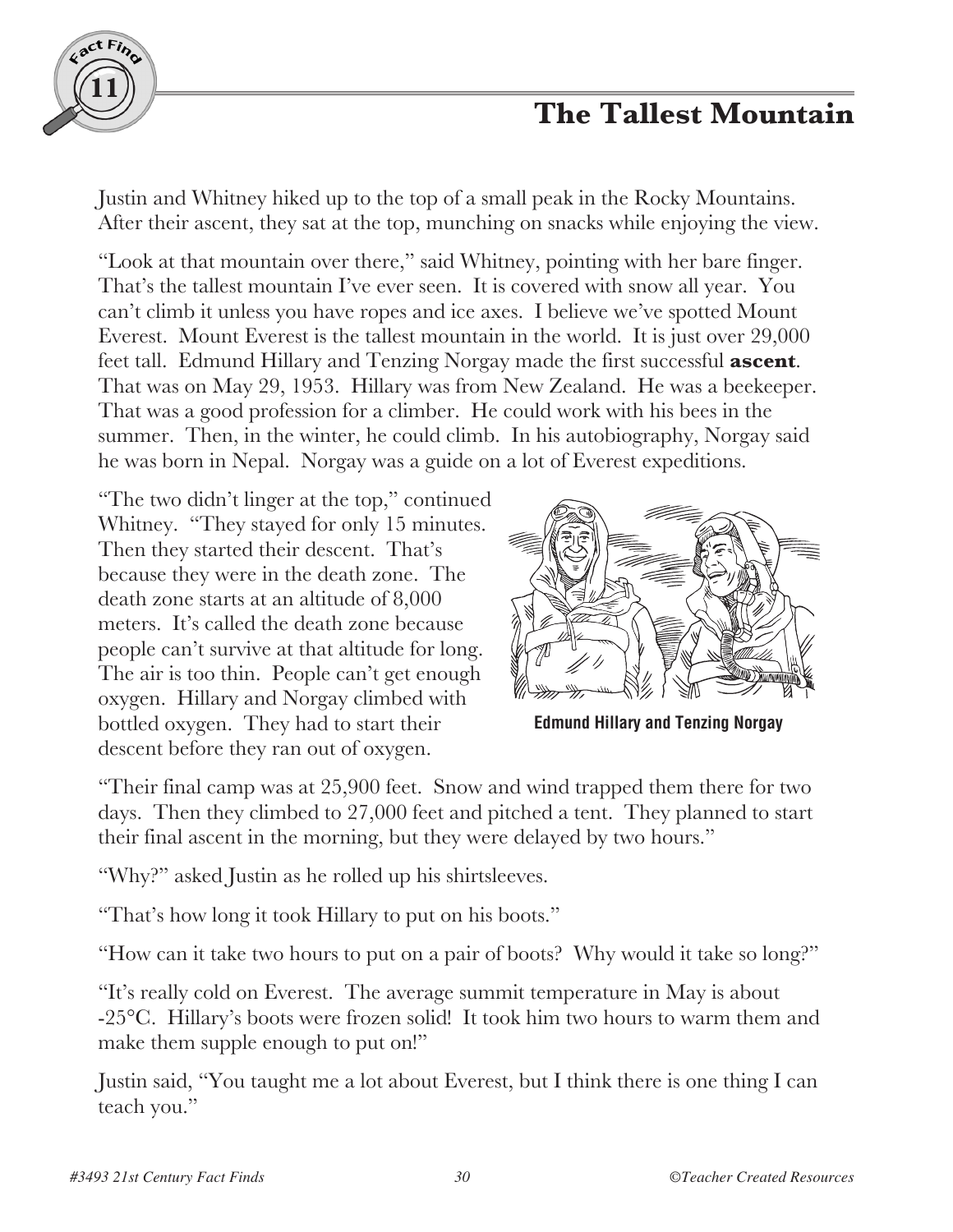## **The Tallest Mountain** *(cont.)*

*What one thing does Justin know that Whitney doesn't? It is time to check facts.*

### **Thesaurus**



**1.** Write two synonyms for *ascent*.

**2.** Write two antonyms for *ascent*.

## **Image Search**

Key Words: *Nepal flag*



How is Nepal's flag shaped differently than your country's flag. Use complete sentences in your answer.

\_\_\_\_\_\_\_\_\_\_\_\_\_\_\_\_\_\_\_\_\_\_\_\_\_ \_\_\_\_\_\_\_\_\_\_\_\_\_\_\_\_\_\_\_\_\_\_\_\_\_

\_\_\_\_\_\_\_\_\_\_\_\_\_\_\_\_\_\_\_\_\_\_\_\_\_ \_\_\_\_\_\_\_\_\_\_\_\_\_\_\_\_\_\_\_\_\_\_\_\_\_

## **Metric Converter**

Hillary and Norgay's final camp was at 25,900 feet. They spent one night at 27,000 feet. The death zone starts at 8,000 meters.



**1.** Death Zone: \_\_\_\_\_\_\_\_\_\_\_\_\_\_\_\_\_\_\_\_\_\_ feet = 8,000 meters

- **2.** Final Camp: 25,900 feet = \_\_\_\_\_\_\_\_\_\_\_\_\_\_\_\_\_\_\_\_\_\_ meters
- **3.** Camp for the Night: 27,000 feet = \_\_\_\_\_\_\_\_\_\_\_\_\_\_\_\_\_\_\_\_\_\_ meters
- **4.** Which location(s) was in the death zone:

#### **Atlas**



**1.** In which two countries are the Rocky Mountains?

**2.** In which two countries is Mount Everest?

## **In Your Own Words**

Do you think Justin and Whitney are in the death zone? Write a paragraph in which you state your position, define the death zone, and then defend your position with details from the story. Use a separate piece of paper.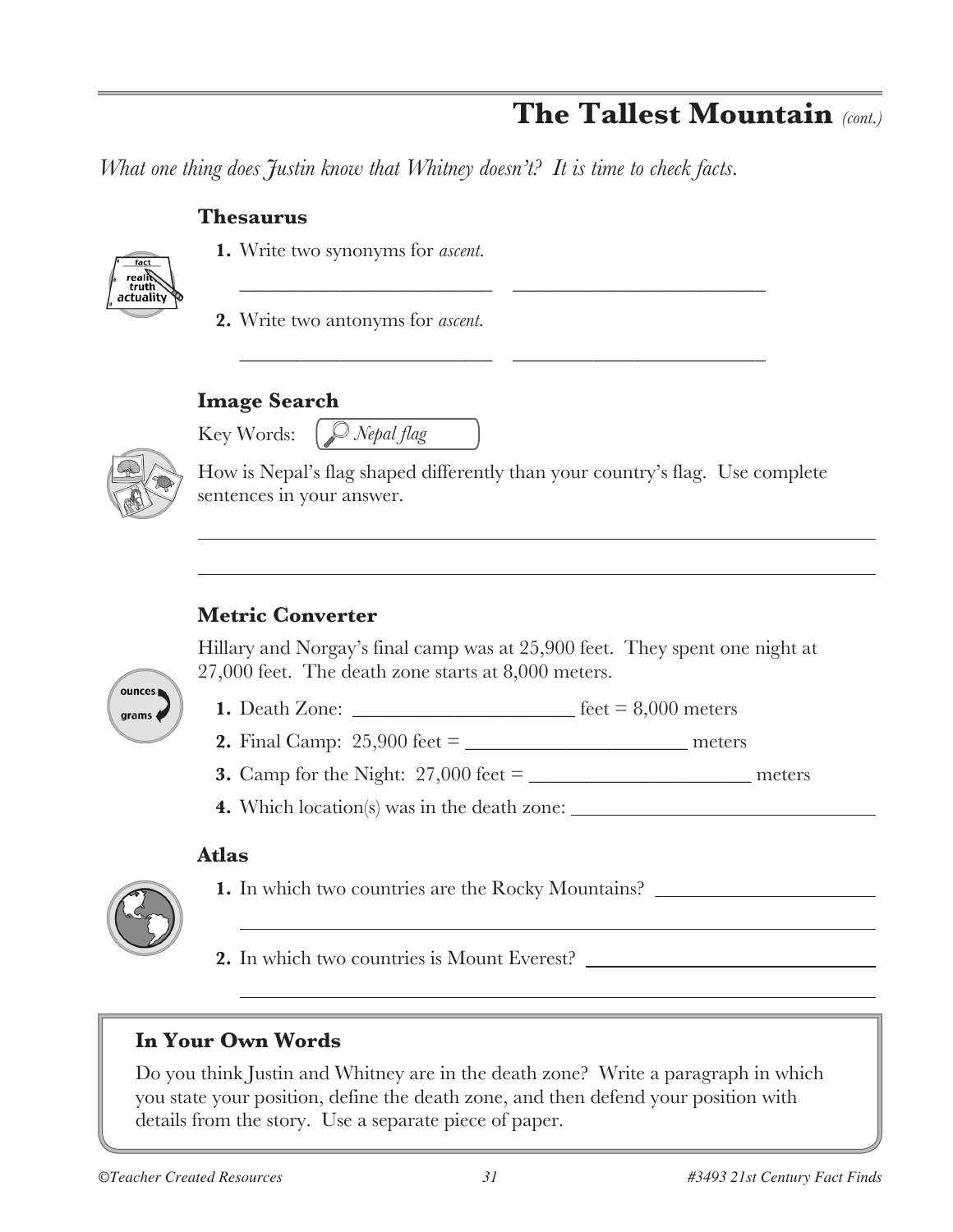

Ray said, "Libby, read this newspaper article. I can't believe it is true. This could have never happened."

Libby picked up the newspaper article. It had turned yellow with age. She read it carefully.

*Sacramento, California 1748*

# **Grasshoppers Stop Train**

*The Transcontinental Railroad train left New York. Traveling east, it arrived in the state of Nebraska on time. It did not arrive in the state of California on time. A blizzard did not cause the delay. A herd of buffalo on the tracks did not cause the delay. A train robbery did not cause the delay. Grasshoppers caused the delay!*

*The conductor Ernest Hardy said, "It was early morning. I came around the bend, and the tracks were just covered in grasshoppers. I had to run over them. I had the steam engine going full blast because I had to get up speed for the steep grade ahead. I was shocked when the train wheels began to slip! We couldn't make it up the grade! The squashed grasshoppers had made the wheels and tracks too slippery!"*

*A government man said, "As cold weather comes on, the grasshoppers collect in warm spots. The rails are heated up by the sun during the day. The grasshoppers collect on the rails and stay there all night. In the morning they are stiff and numb and unable to move."*

When Libby finished reading the article, Ray said, "Have you ever heard of anything so outlandish? There is no truth to this story at all."

"Actually," Libby said, "Events like this did happen. Trains were stopped and delayed by Rocky Mountain locusts. Locusts are a type of grasshopper. These locusts are now extinct. Before they became extinct, they would travel in huge swarms. The swarms were so big they would blacken the sky. The locusts ate every green leaf. They ate millions of dollars worth of crops."

"So this is a real newspaper article," Ray said with excitement. "History is filled with amazing events."

"History is filled with amazing events," Libby agreed, "but the sequence of events in this article doesn't add up. I'm sorry, but it can't be real."